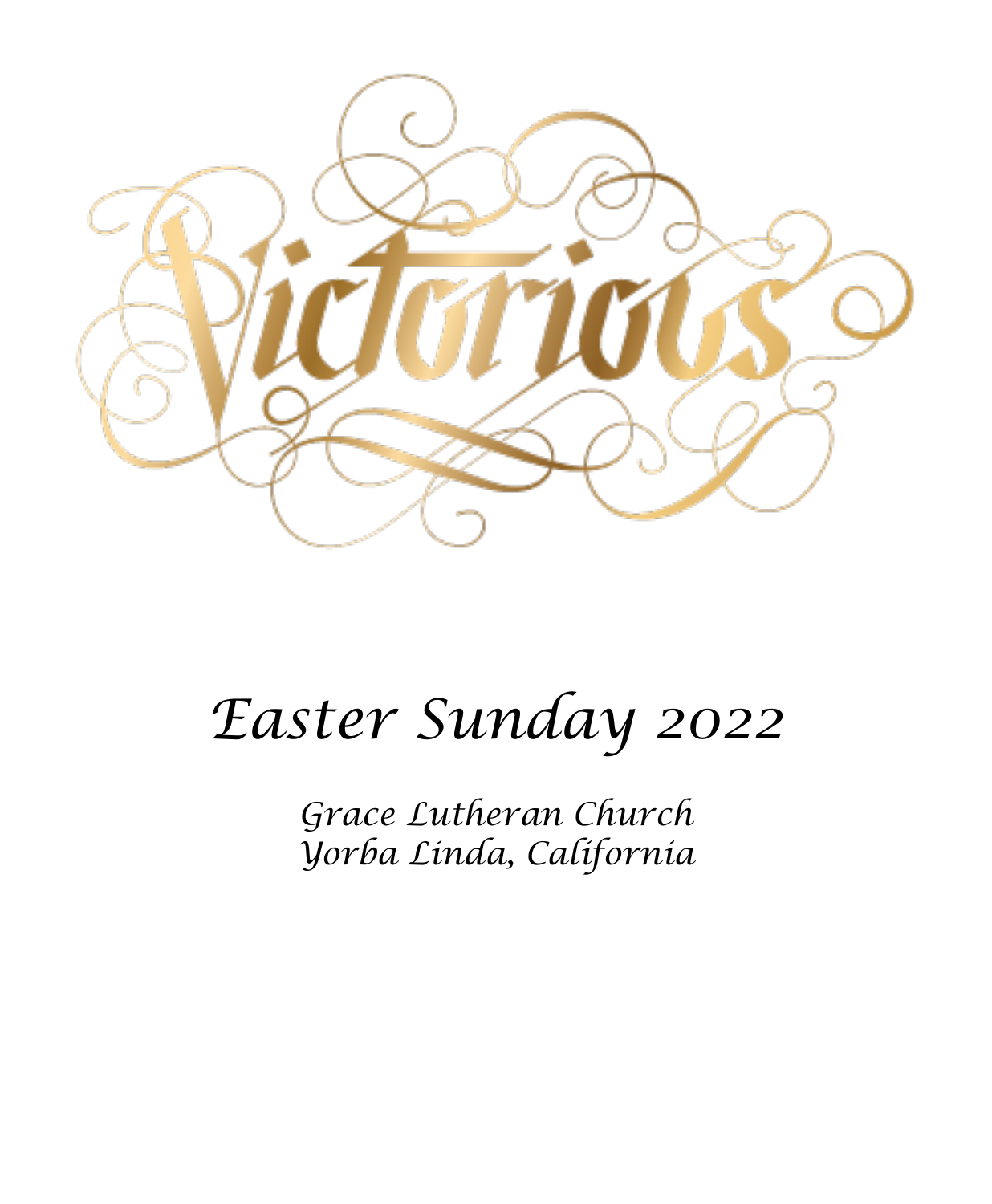# Grace Lutheran Church

6550 Fairmont Blvd Yorba Linda, CA 92886 714-779-2384 / [www.gracelutheran.church](http://www.gracelutheran.church/)



*Gathering around GRACE – Growing in GRACE – Going with GRACE In the land of gracious living*

We are part of the Wisconsin Lutheran Synod, churches throughout the world united to share Jesus.

We are part of the federation of Californian Lutheran High School here in southern California.

Whether you are a first time visitor or back at "home", we are delighted to share our worship with you. Please come and worship with us again.

- If you would like more information about Grace Church, we would love to share. Speak with Pastor Sievert or any of our members. You may also want to check out our websit[e www.gracelutheran.church.](http://www.gracelutheran.church/)
- Restrooms are located across the breezeway just inside our Grace Hall.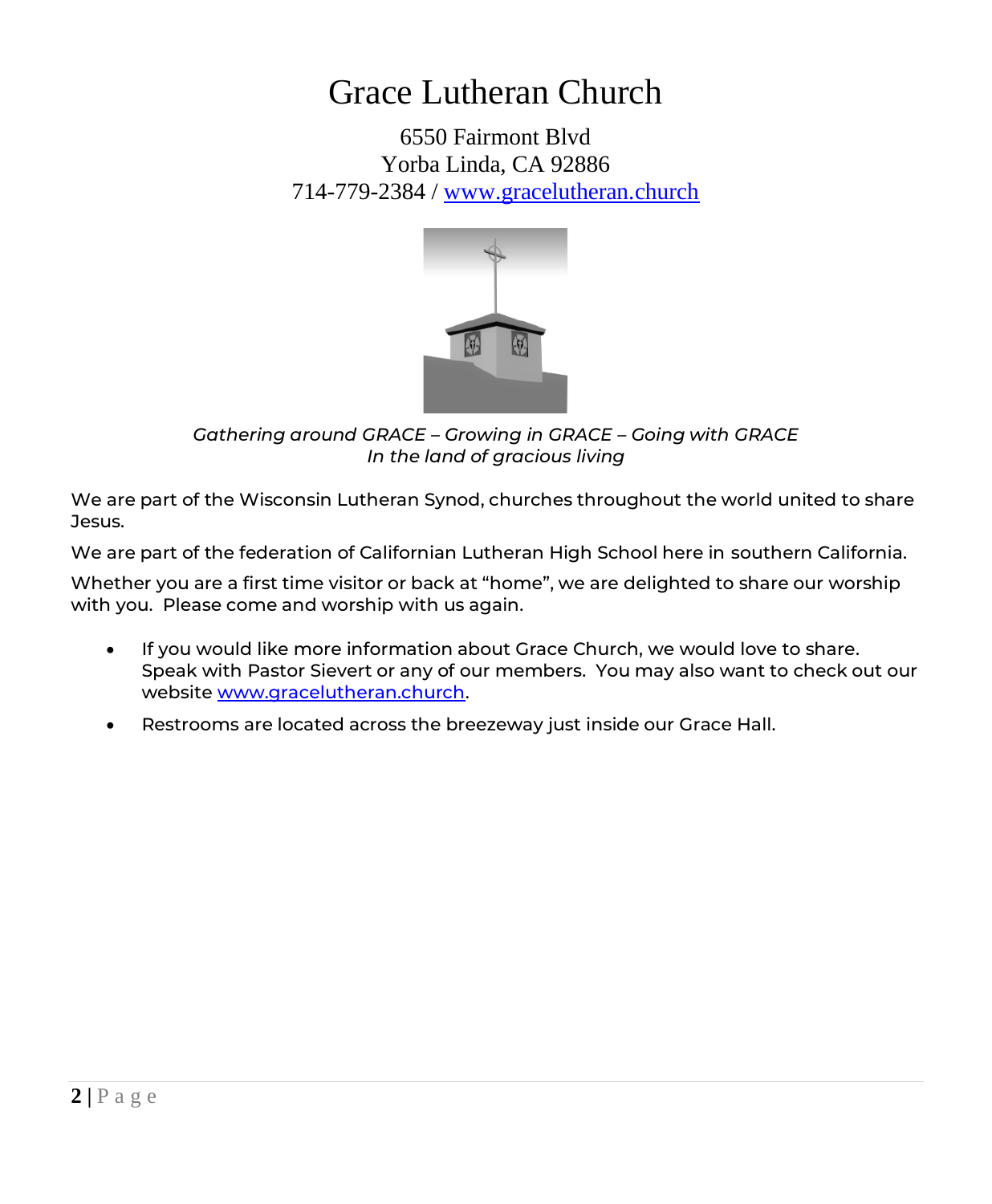# The Resurrection of the Lord Easter Sunday 2022



Losing can hurt. We want to be winners – on the field or court, or with our families, or careers, or health, or life – to win at them all. But too often we stumble and eventually we lose life itself. Today Easter provides the answer to all of life's losses. Today we

see the agony of defeat turned to the thrill of victory. Jesus died to pay for all our failures, and he rose again from the dead to guarantee victory. That's Easter – VICTORIOUS! **Christ is risen – just as he said!** 

> *Our path of worship this morning is printed in this service folder. Please join in reading the responses marked with the "C" for Congregation.*

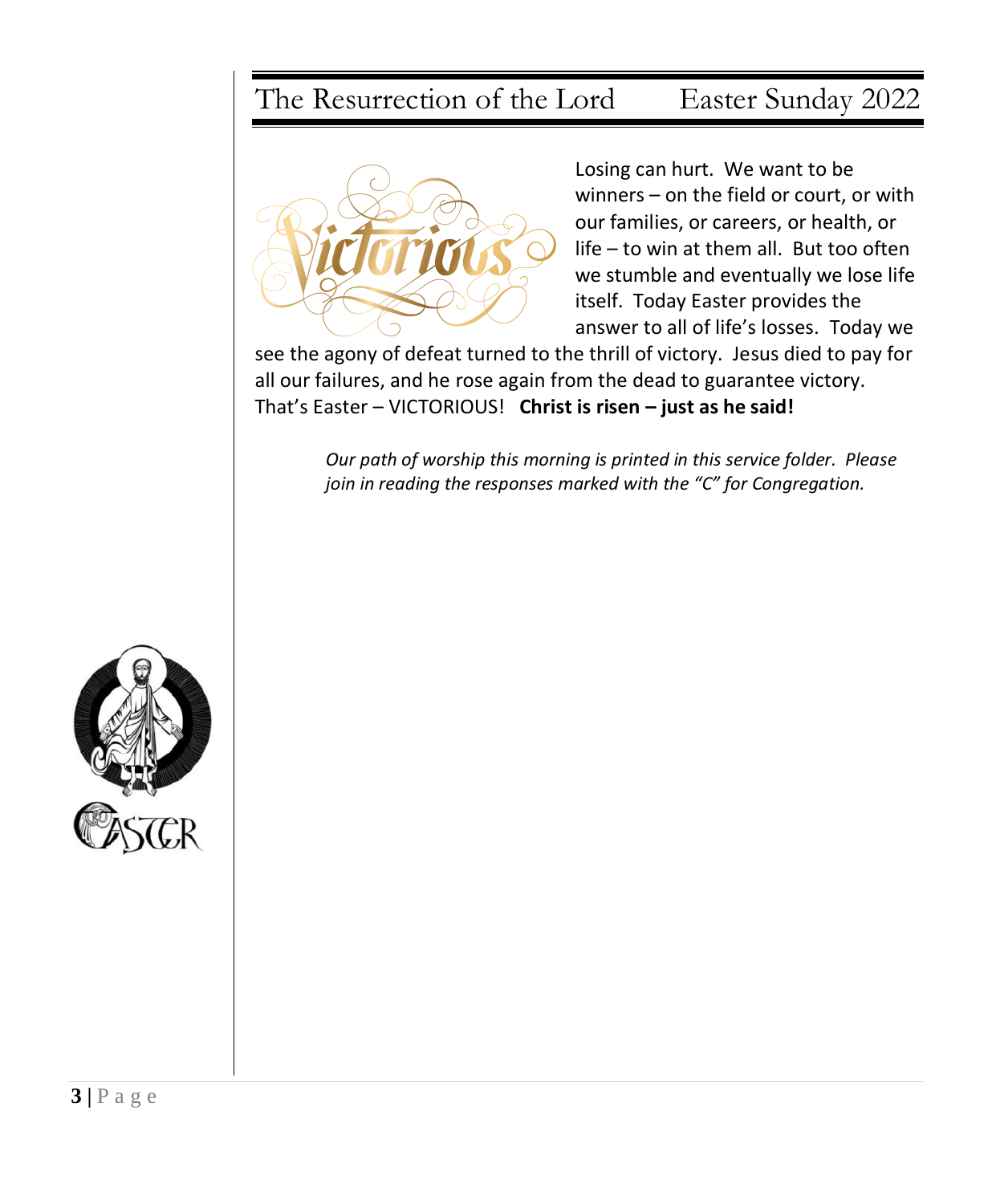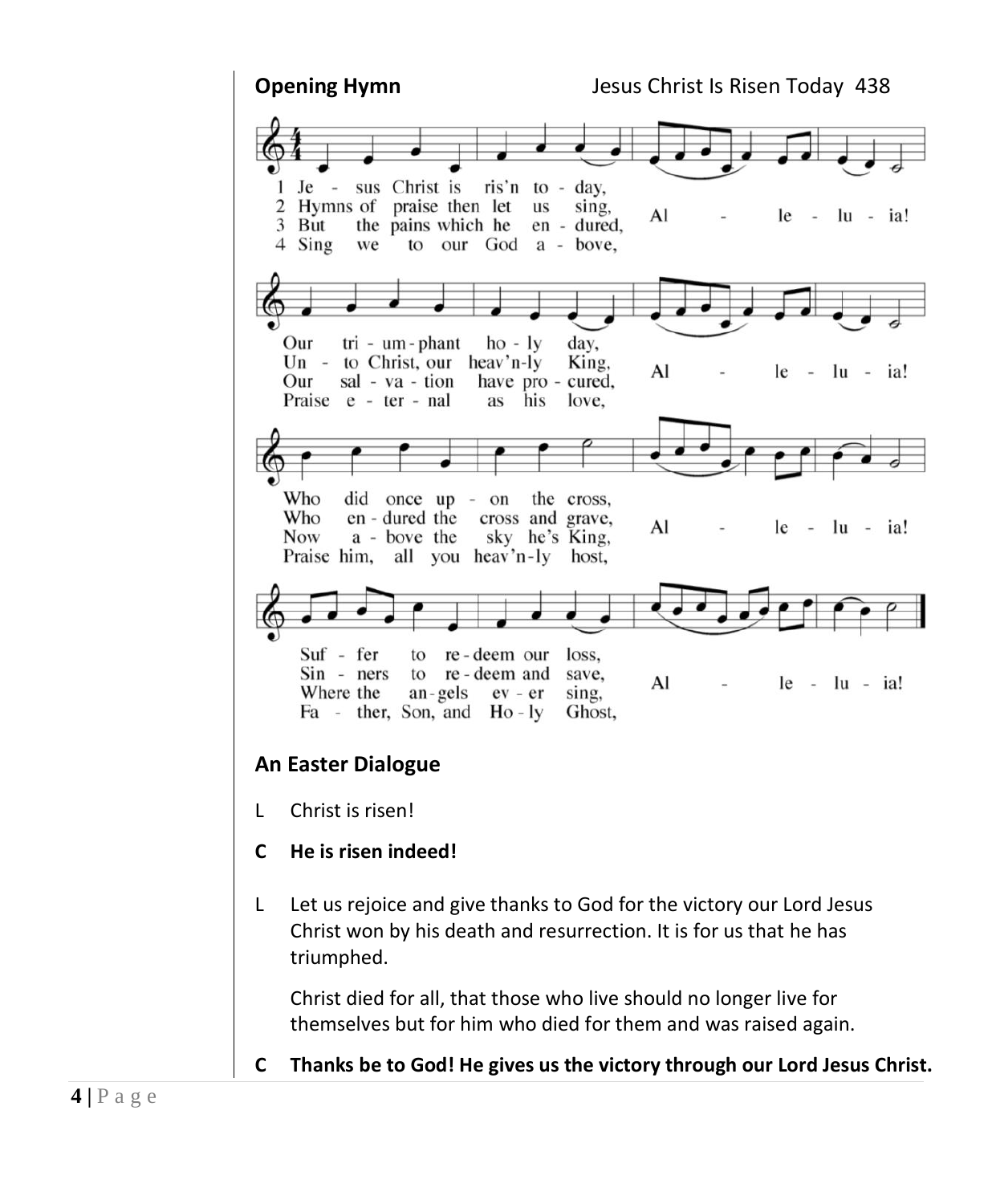- L If anyone is in Christ, he is a new creation; the old has gone, the new has come!
- **C Thanks be to God! He gives us the victory through our Lord Jesus Christ.**
- L For God, who created light to shine out of darkness, made his light shine in our hearts to give us the light of the knowledge of the glory of God in the face of Christ.
- **C Thanks be to God! He gives us the victory through our Lord Jesus Christ.**
- L For you were once darkness, but now you are light in the Lord.
- **C Thanks be to God! He gives us the victory through our Lord Jesus Christ.**
- L If we live, we live to the Lord; and if we die, we die to the Lord. So, whether we live or die, we belong to the Lord.
- **C Thanks be to God! He gives us the victory through our Lord Jesus Christ.**
- L We were therefore buried with him through baptism into death in order that, just as Christ was raised from the dead through the glory of the Father, we too may live a new life.
- **C Thanks be to God! He gives us the victory through our Lord Jesus Christ.**
- L Death has been swallowed up in victory. Where, O death, is your victory? Where, O death, is your sting?
- **C Thanks be to God! He gives us the victory through our Lord Jesus Christ.**
- **L In the peace of forgiveness, let us praise the Lord!**



*"Where, O death, is your victory? Where, O death, is your sting?"*

*The sting of death is sin, and the power of sin is the law. But thanks be to God! He gives us the victory through our Lord Jesus Christ.* 1 Corinthians 15:55-57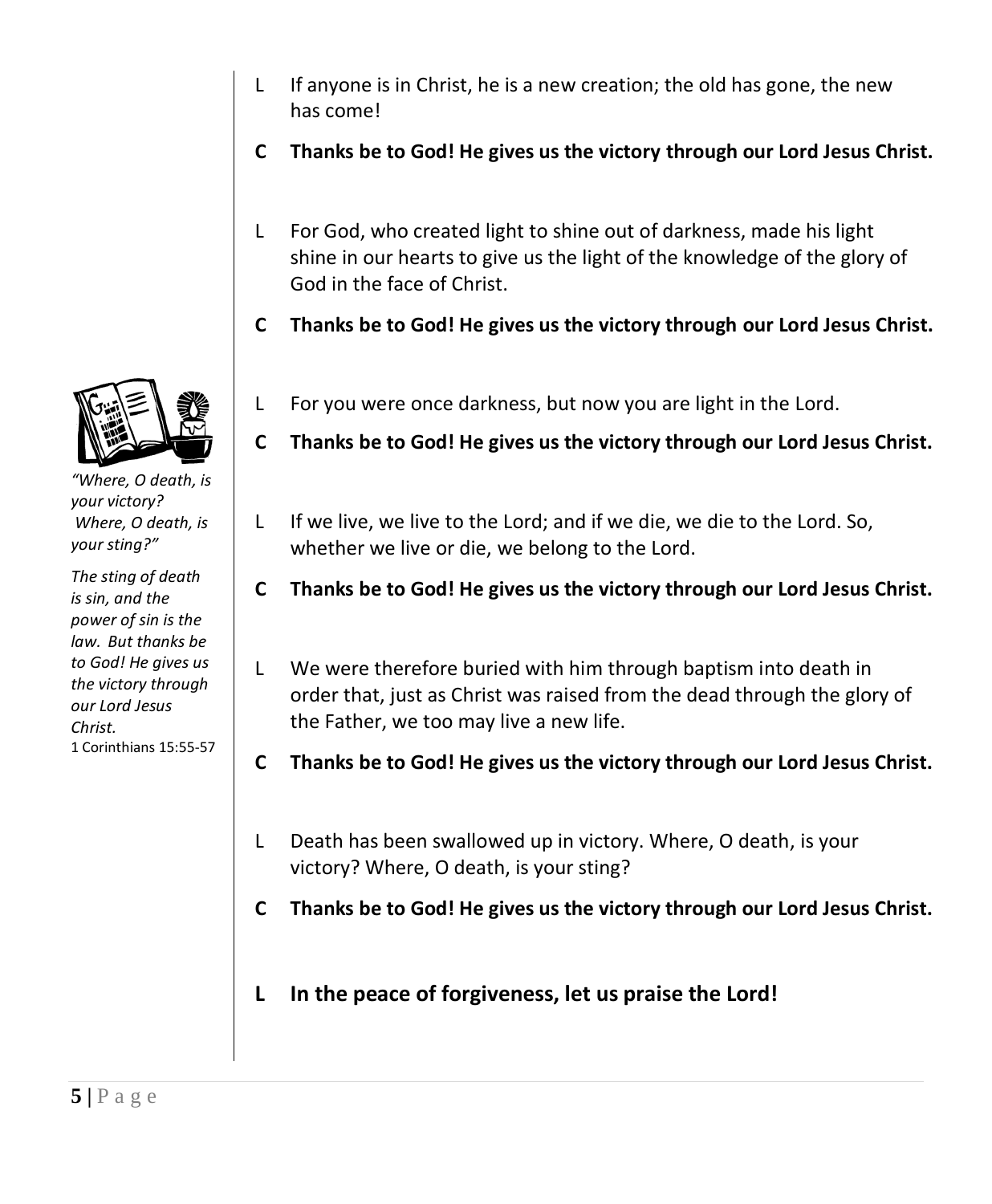*Join in singing this Easter song of praise that echoes our worship theme this morning - as you feel comfortable:*



#### **PRAYER OF THE DAY**

**L** Let us pray.

Almighty God, by the glorious resurrection of your Son Jesus Christ you conquered death and opened the gate to eternal life. Grant that we, who have been raised with him through baptism, may walk in the newness of life and ever rejoice in the hope of sharing his glory; through Jesus Christ our Lord, to whom, with you and the Holy Spirit be dominion and praise now and forever.

**C Amen**

### **First Reading from the Old Testament** *Isaiah 25:6-9*

| On this mountain the LORD Almighty will prepare<br>a feast of rich food for all peoples,<br>a banquet of aged wine-<br>the best of meats and the finest of wines.<br><sup>7</sup> On this mountain he will destroy<br>the shroud that enfolds all peoples,<br>the sheet that covers all nations;<br><sup>8</sup> he will swallow up death forever.<br>The Sovereign LORD will wipe away the tears<br>from all faces;<br>he will remove his people's disgrace<br>from all the earth.<br>The LORD has spoken. |
|-------------------------------------------------------------------------------------------------------------------------------------------------------------------------------------------------------------------------------------------------------------------------------------------------------------------------------------------------------------------------------------------------------------------------------------------------------------------------------------------------------------|
| <sup>9</sup> In that day they will say,<br>"Surely this is our God;<br>we trusted in him, and he saved us.<br>This is the LORD, we trusted in him;<br>let us rejoice and be glad in his salvation."                                                                                                                                                                                                                                                                                                         |

### Response:

- L. Christ is risen!
- **C. He is risen indeed!**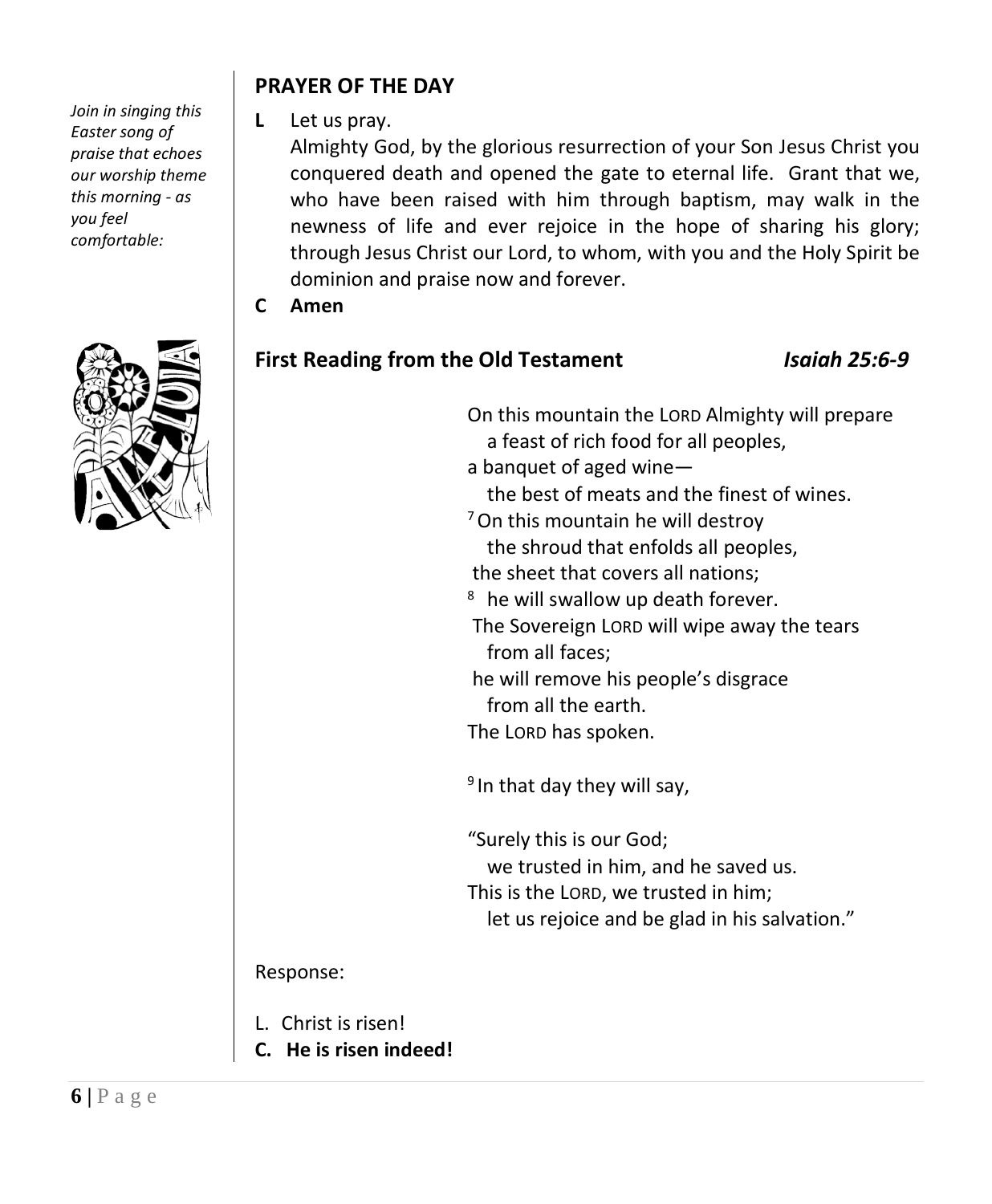- L. Where, O death, is your victory? Where, O death, is your sting?
- **C. Thanks be to God! He gives us the victory through our Lord Jesus Christ.**
- L. This is the day the Lord has made!
- **C: Let us rejoice and be glad in it!**
- L. Christ is risen!
- **C. He is risen indeed! Alleluia!**

*Please join in singing the refrain and the verses as you feel comfortable.* 





*For centuries, Psalm 118 has been the appointed psalm for the celebration of the Lord's resurrection. Death is defeated!*

### **The Second Reading 1 Corinthians 15:51-57**

**<sup>51</sup>** Listen, I tell you a mystery: We will not all sleep, but we will all be changed—**<sup>52</sup>** in a flash, in the twinkling of an eye, at the last trumpet. For the trumpet will sound, the dead will be raised imperishable, and we will be changed. **<sup>53</sup>** For the perishable must clothe itself with the imperishable, and the mortal with immortality. **<sup>54</sup>**When the perishable has been clothed with the imperishable, and the mortal with immortality, then the saying that is written will come true: "Death has been swallowed up in victory."[Isaiah 25:8]

**<sup>55</sup>** "Where, O death, is your victory? Where, O death, is your sting?"[Hosea 13:14]

**<sup>56</sup>** The sting of death is sin, and the power of sin is the law. **<sup>57</sup>** But thanks be to God! He gives us the victory through our Lord Jesus Christ.

### **Gospel Acclamation**

- L Hallelujah! Christ is risen! He is risen indeed! Hallelujah!
- **C This is the day the Lord has made; let us rejoice and be glad in it! Hallelujah!**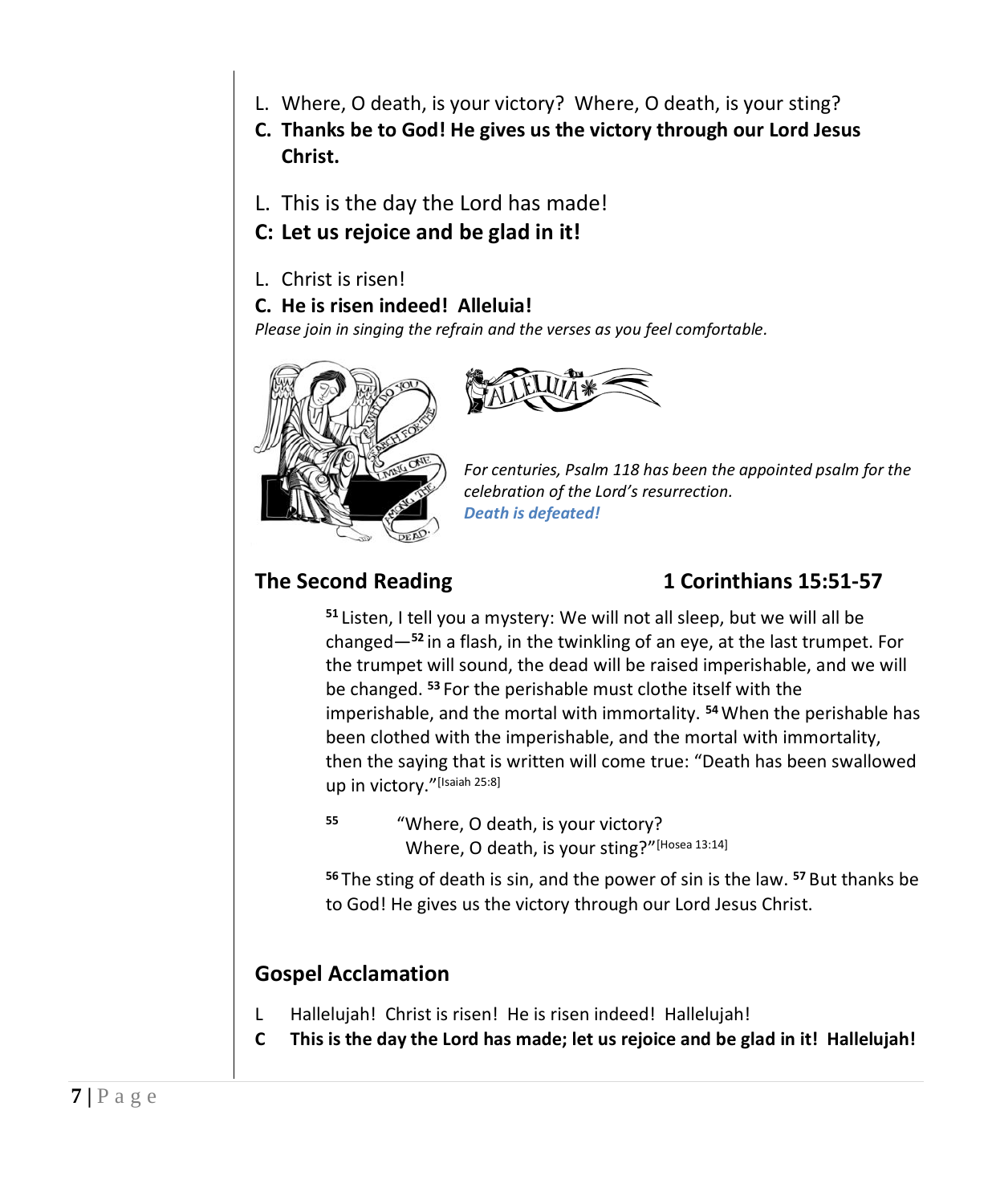*Out of respect for the words and works of Jesus, we stand to hear the Holy Gospel.*

#### **Lesson from the Gospels Luke 24:1-12**

On the first day of the week, very early in the morning, the women took the spices they had prepared and went to the tomb. **<sup>2</sup>** They found the stone rolled away from the tomb, **<sup>3</sup>** but when they entered, they did not find the body of the Lord Jesus. **<sup>4</sup>**While they were wondering about this, suddenly two men in clothes that gleamed like lightning stood beside them. **<sup>5</sup>** In their fright the women bowed down with their faces to the ground, but the men said to them, "Why do you look for the living among the dead? **<sup>6</sup>**He is not here; he has risen! Remember how he told you, while he was still with you in Galilee: **<sup>7</sup>** 'The Son of Man must be delivered over to the hands of sinners, be crucified and on the third day be raised again.' " **<sup>8</sup>** Then they remembered his words.

**<sup>9</sup>**When they came back from the tomb, they told all these things to the Eleven and to all the others. **<sup>10</sup>** It was Mary Magdalene, Joanna, Mary the mother of James, and the others with them who told this to the apostles. **<sup>11</sup>** But they did not believe the women, because their words seemed to them like nonsense. **<sup>12</sup>** Peter, however, got up and ran to the tomb. Bending over, he saw the strips of linen lying by themselves, and he went away, wondering to himself what had happened.

- L. This is the Gospel of the Lord.
- **C. Praise be to you, O Christ.**
- L. Christ is risen!
- **C. He is risen indeed!**
- L. Where, O death, is your victory? Where, O death, is your sting?
- **C. Thanks be to God! He gives us the victory through our Lord Jesus Christ.**
- L. This is the day the Lord has made!
- **C: Let us rejoice and be glad in it!**
- L. Christ is risen!
- **C. He is risen indeed! Alleluia!**

| Easter Message: | This is a VICTORIOUS Feast                                                               | based on Isaiah 25:6-9 |
|-----------------|------------------------------------------------------------------------------------------|------------------------|
|                 | On this mountain the LORD Almighty will prepare<br>a feast of rich food for all peoples. |                        |
|                 | a banquet of aged wine-                                                                  |                        |
|                 | the best of meats and the finest of wines.                                               |                        |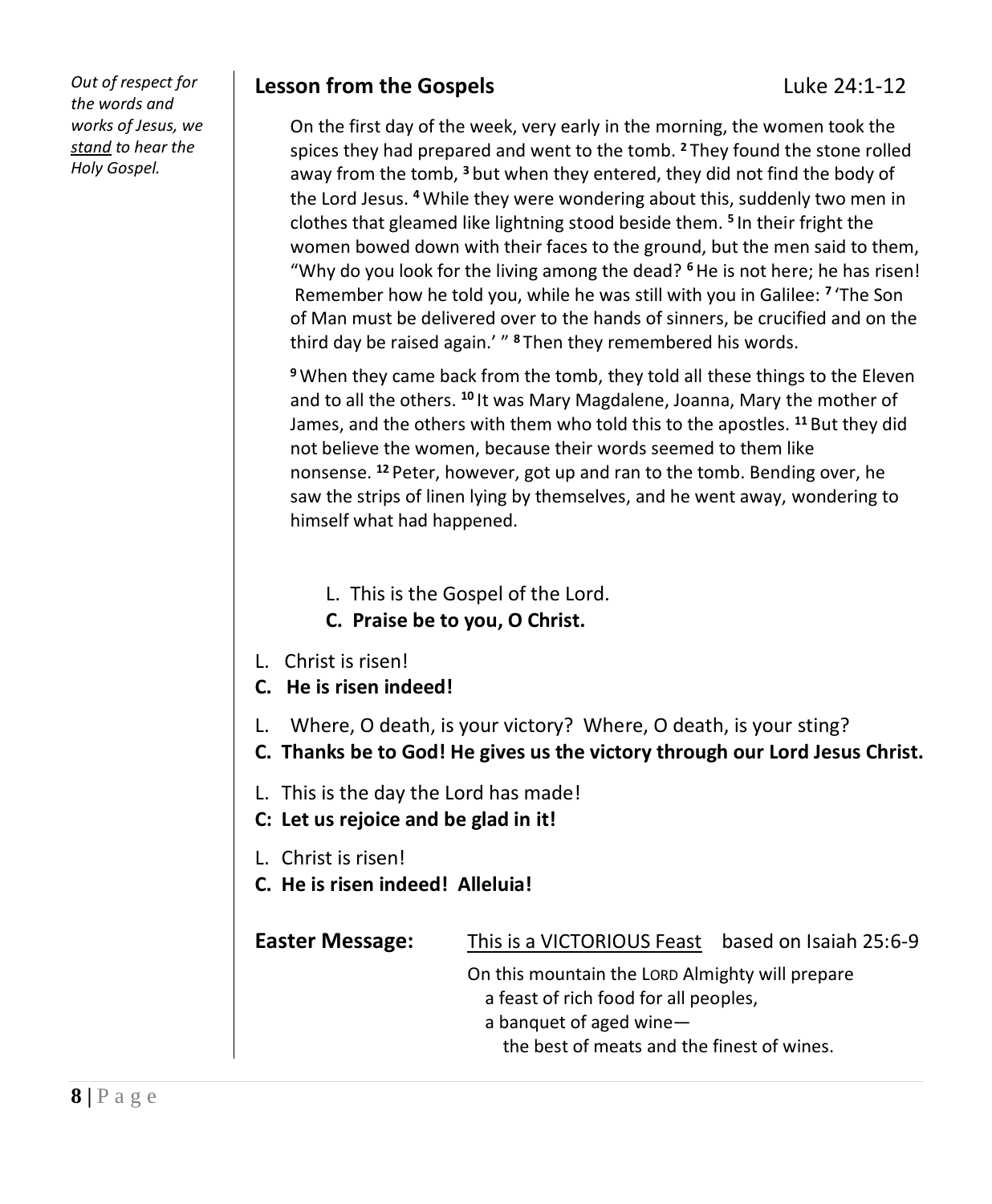| 7 | shroud that enfolds all peoples,              |
|---|-----------------------------------------------|
|   | the sheet that covers all nations;            |
| O | 8<br>he will swallow up death forever.        |
| n | The Sovereign LORD will wipe away the tears   |
|   | from all faces;                               |
| t | he will remove his people's disgrace          |
| h | from all the earth.                           |
|   | The LORD has spoken.                          |
| S | <sup>9</sup> In that day they will say,       |
|   | "Surely this is our God;                      |
| m | we trusted in him, and he saved us.           |
| o | This is the LORD, we trusted in him;          |
| u | let us rejoice and be glad in his salvation." |
| n |                                               |
| t |                                               |
| a |                                               |
|   |                                               |
| n |                                               |
|   |                                               |
| h |                                               |
| e |                                               |
|   |                                               |
| w |                                               |
|   |                                               |

l *The Christ Candle, lighted during the Easter season and at every baptism, connects Holy*  l *Baptism to the Savior's resurrection. As Jesus lives, so we have life with God, the Father, Son and Holy Spirit.*

d

e

### **Prayer of the Church**

- s L<sub>t</sub> Praise be to you, our God and Father of our Lord Jesus Christ! In your great
- r mercy you have given us new birth into a living hope by raising Jesus Christ
- $_0$  from the dead. Fill all Your baptized people with the joy of His victory, and
- y give us confidence to live in such a way that proclaims,

#### **The Lord's Prayer**

t **daily bread. And forgive us our trespasses, as we forgive those who**  h **trespass against us. And lead us not into temptation but deliver us Our Father who art in heaven, hallowed be thy name. Thy kingdom come, thy will be done on earth as it is in heaven. Give us this day our**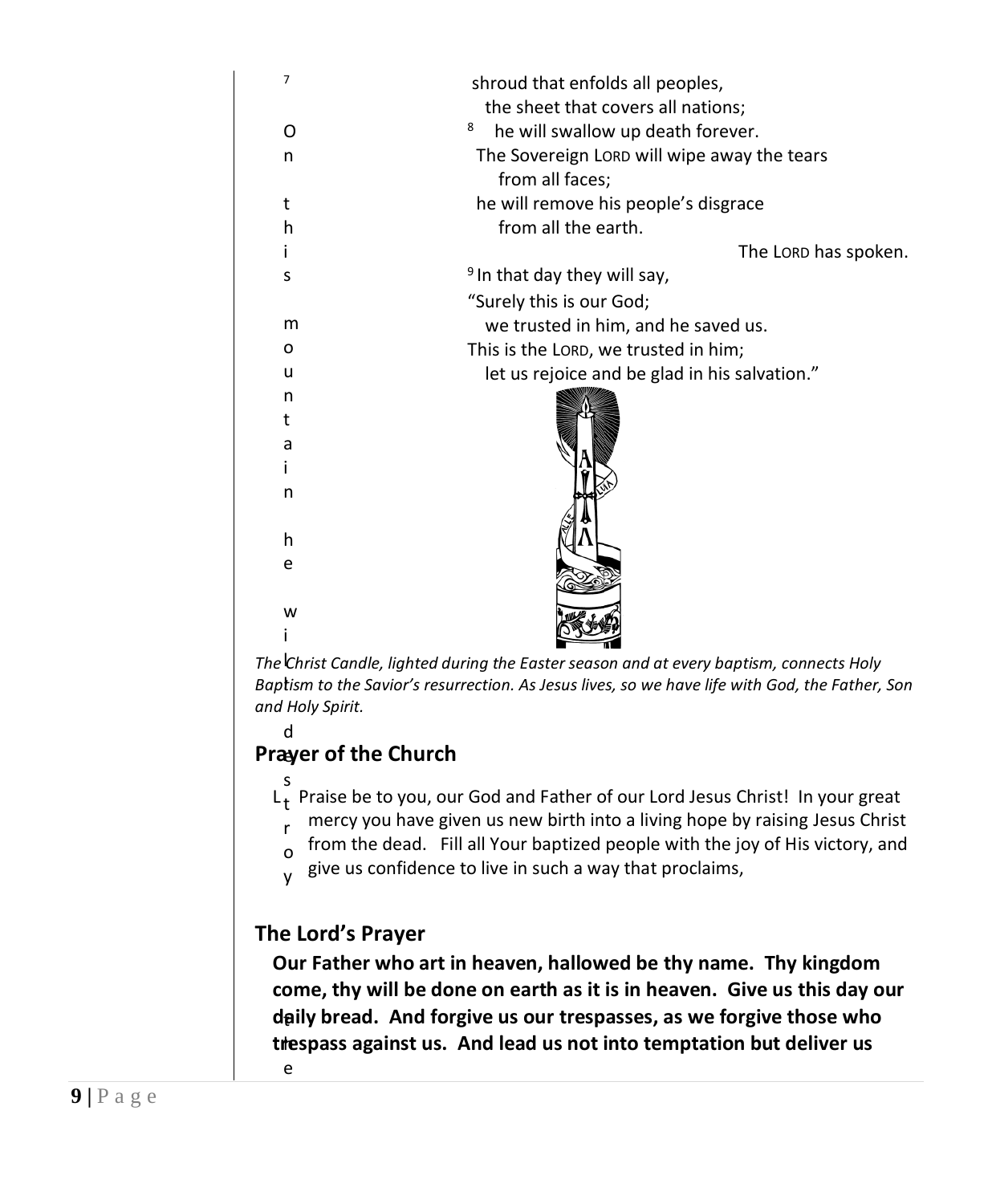**from evil. For thine is the kingdom, and the power, and the glory forever and ever. Amen.**

#### **The Blessing**

- L. Christ is risen!
- **C. He is risen indeed!**
- L. Where, O death, is your victory? Where, O death, is your sting?
- **C. Thanks be to God! He gives us the victory through our Lord Jesus Christ.**
- L: This is the day the Lord has made!
- **C: Let us rejoice and be glad in it!**
- L. Christ is risen!
- **C. He is risen indeed! Alleluia!**
- **L.** The Lord bless you and keep you. The Lord make his face shine on you  $\mathbb F$  and be gracious to you. The Lord look on you with favor and give you peace.
- **C. Amen.**

*The blessing of Aaron has been spoken over God's people for over 3,500 years. The Lord said, "So they will put my name on the people, and I will bless them." Numbers 6:27*